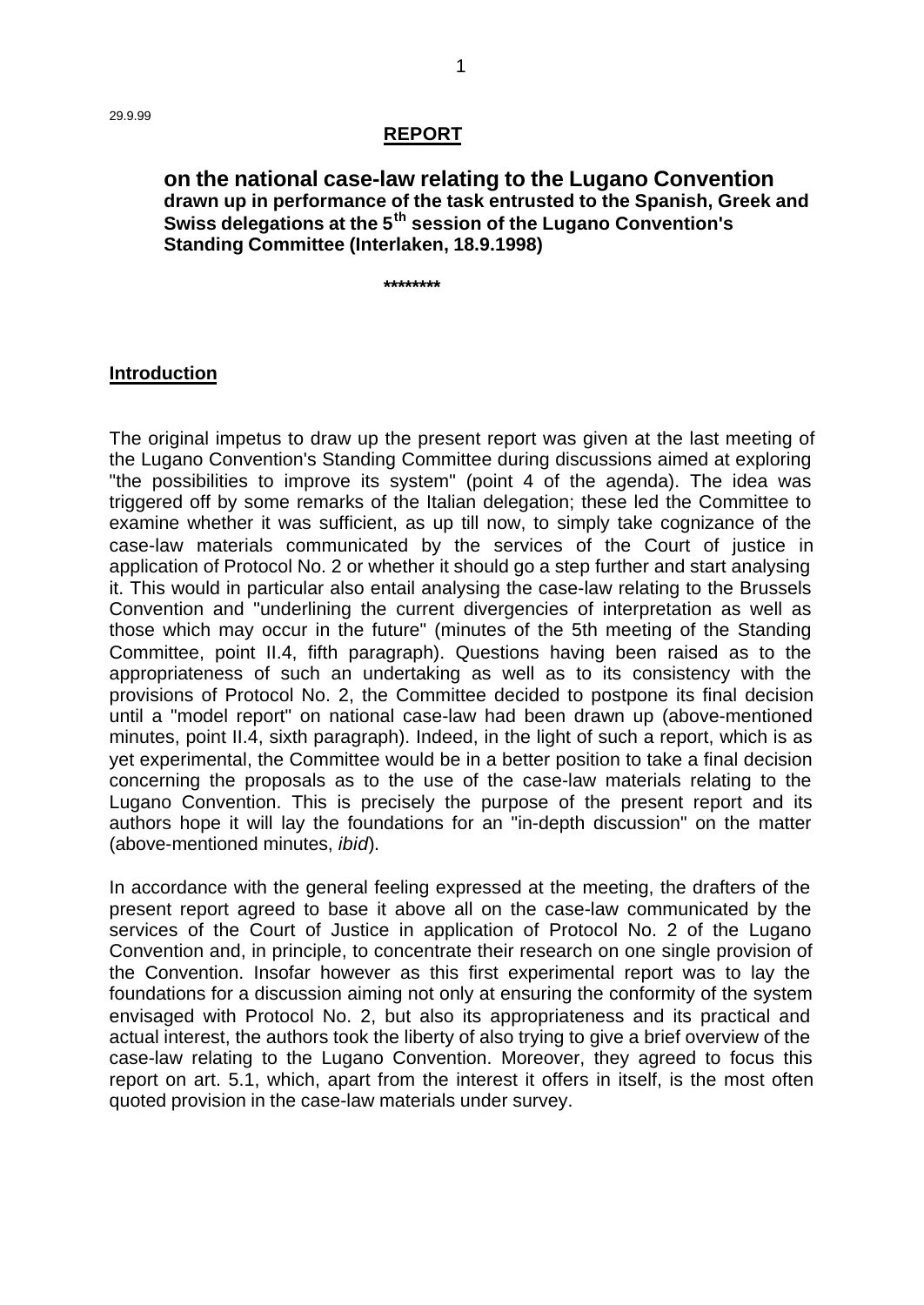## **I. PRELIMINARY OBSERVATIONS**

In application of Protocol No. 2 of the Lugano Convention, the competent service of the Court of Justice (i.e. the Division Library, Research and Documentation) has currently brought out seven (7) fascicles relating to case-law. The first one was communicated to the Contracting States in 1992 and the latest one in July 1998. The first three fascicles have moreover been published by the Swiss Institute of comparative Law (Collection of jurisprudence of the European Court of Justice and of the highest courts of the States Parties concerning the Lugano Convention, Schulthess Polygraphischer Verlag, vol. I/1992, vol. II/1993 and vol. III/1994, Zurich 1996, 1997 and 1998).

The seven above-mentioned fascicles contain all the judgments which the Court of Justice gave since 1992 on the interpretation of the Brussels Convention as well as a large selection of national case-law materials; the latter concern both Brussels and Lugano and currently total over two hundred (200) national decisions including those relating to requests for preliminary rulings. With a few exceptions, which mostly concern the first fascicles (or the preliminary procedure), the judgments were all delivered by the Supreme Courts of the Contracting States.

There are twenty-five (25) of them relating to the Lugano Convention, some of which also concern the Brussels Convention.

Some of those twenty-five decisions declare the Lugano Convention to be inapplicable *ratione temporis,* but mention it all the same*,* either to simply recall a legal instrument destined to enter into force in the near future and which might sanction different solutions (*Norwegian Høyesterett*, 20 January 1993, *Information No. 1993/43*, art. 6/1 – see also German *Bundesgerichtshof*, 21 November 1996, *Information No. 1997/43*, art. 18, which also concerns the Brussels Convention), or in order to corroborate the interpretation envisaged under national law (*Norwegian Høyesterett*, 31 May 1994, *Information No. 1995/20*, art. 5.3, Austrian *Oberster Gerichtshof*, 8 April 1997, *Information No. 1998/12*, art. V of Protocol No. 1).

As for the other decisions, i.e. those which actually interpret and apply the Lugano Convention, one should note from the outset that they offer elements of interpretation of nearly every provision of the Convention which offers more than a merely average interest (art.1, 5.1, 5.3, 6.1, 16, 17, 21, 24, 27-28, 31, 54) and that, as a general rule, they follow the case-law developed in application of the Brussels Convention faithfully.

It also seems to us to be useful to point out that the currently available case-law materials relating to the Lugano Convention are considerable and that the twenty-five above-mentioned decisions, which serve as a basis for the present report, were chosen by the services of the Registrar of the Court of Justice in application of Protocol No. 2 of the Convention. Let us add here that, whilst the services of the Registrar of the Court of Justice (which is the central body entrusted with implementing the system of exchange of information set up by the above-mentioned Protocol No. 2) necessarily possess the most complete collection of decisions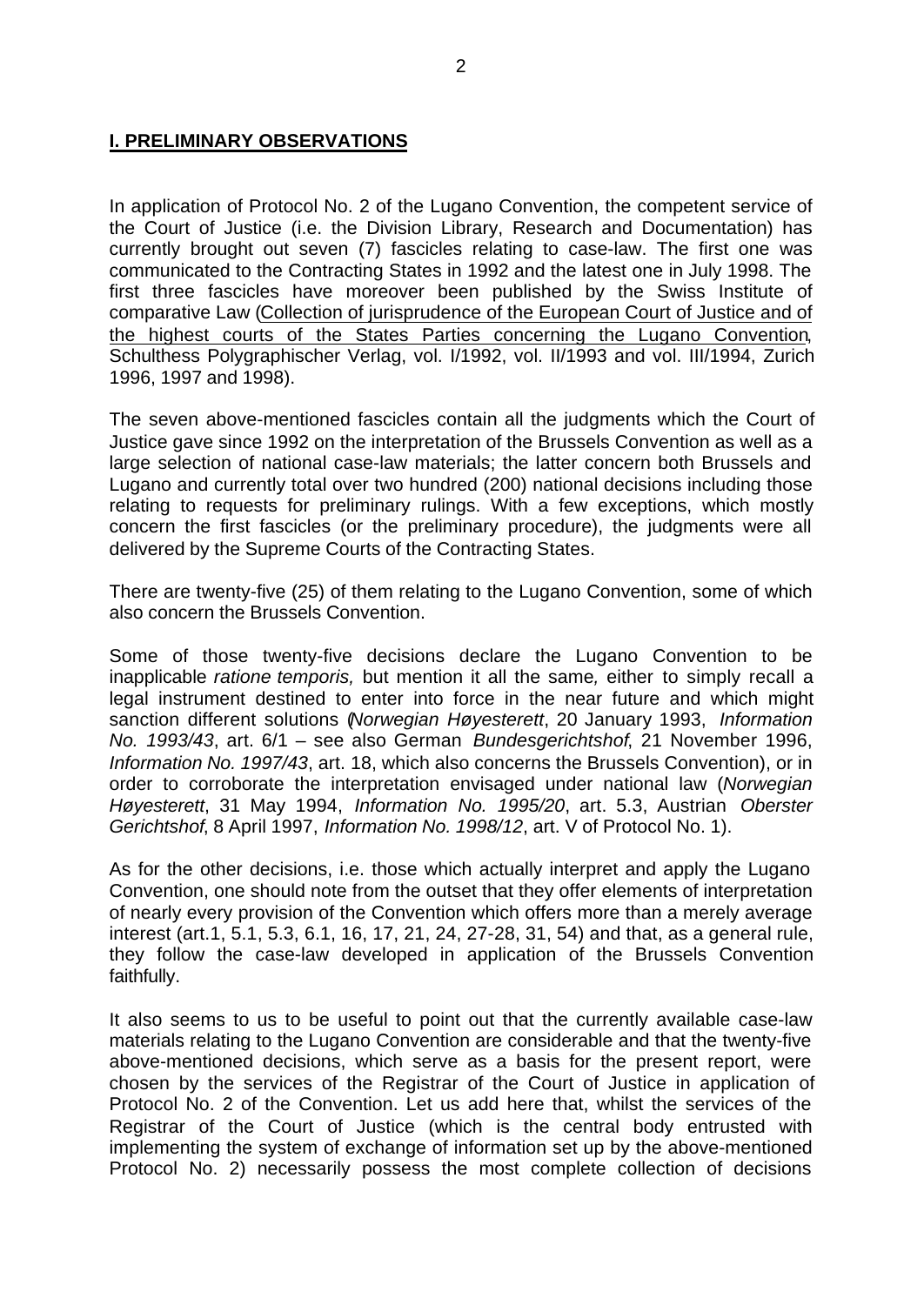relating to the Lugano Convention, such decisions are published more and more often in numerous law periodicals; apart from the publications which are of purely national interest (as, for instance, the commentary on Swiss case-law by Volken in the *Schweizerische Zeitschrift für Internationales und europäisches Recht*), the *International Litigation Procedure* (hereafter *ILP*) is especially worthy of mention as it regularly publishes decisions of all the Contracting States in English or translated into English.

May we also specify that all through this report the term "judgment" will be used in an overall sense, so as to extend to any judgment given by a court or tribunal of a Contracting State, whatever it may be called, including a decree, order, decision or writ of execution (see in the same sense art. 25 of the Convention), as well as judgments given within the framework of *exequatur* proceedings*.*

# **II. OVERVIEW OF THE CASE-LAW**

If one leaves aside the judgments relating to art. 5.1, which will be analysed more in detail in chapter III hereafter, as well as certain judgments declaring the Convention to be inapplicable *ratione temporis,* one can present the following overview of the case-law, according to the subject-matter of each decision:

A. With respect to the material scope of application of the Convention, one should mention two judgments, which both declare the Convention to be inapplicable: one case concerned a request for protective measures of the conjugal union including maintenance claims (Swiss *Bundesgericht*, 27 May 1993, *Information No. 1994/12*) and the other, which concerned the compulsory winding-up of a State-owned enterprise and the companies controlled by it as well as a prohibition to pay the debts, was qualified by the national court as "proceedings analogous" to bankruptcy within the meaning of art. 1.2.2 ( Norwegian *Høyesterett*, 18 January 1996, *Information No. 1996/28*).

B. One single judgment (Swedish *Högsta Domstolen*, 23 February 1994, *Information No. 1996/12*) concerns exclusive jurisdiction. It related to proceedings concerned with the registration or validity of patents and the national court held that the rule of art.16.4 does not extend to a dispute between an employee for whose invention a patent has been applied for and his employer, where the dispute regards their respective rights in that patent.

C. There are two judgments relating to prorogation of jurisdiction. The first concerned the definition of a stipulation in favour of one party only, in a case where one also had to pay account to art. I a of Protocol No. 1 (*Tribunale d'appello del Canton Ticino*, in Switzerland, 2nd November 1993, *Information No. 1994/17*). The second concerned the formal requirements in the light of the case-law of the Court of Justice pertaining to the Brussels Convention (Norwegian *Høyesterett*, 17 December 1993, *Information No. 1994/19*).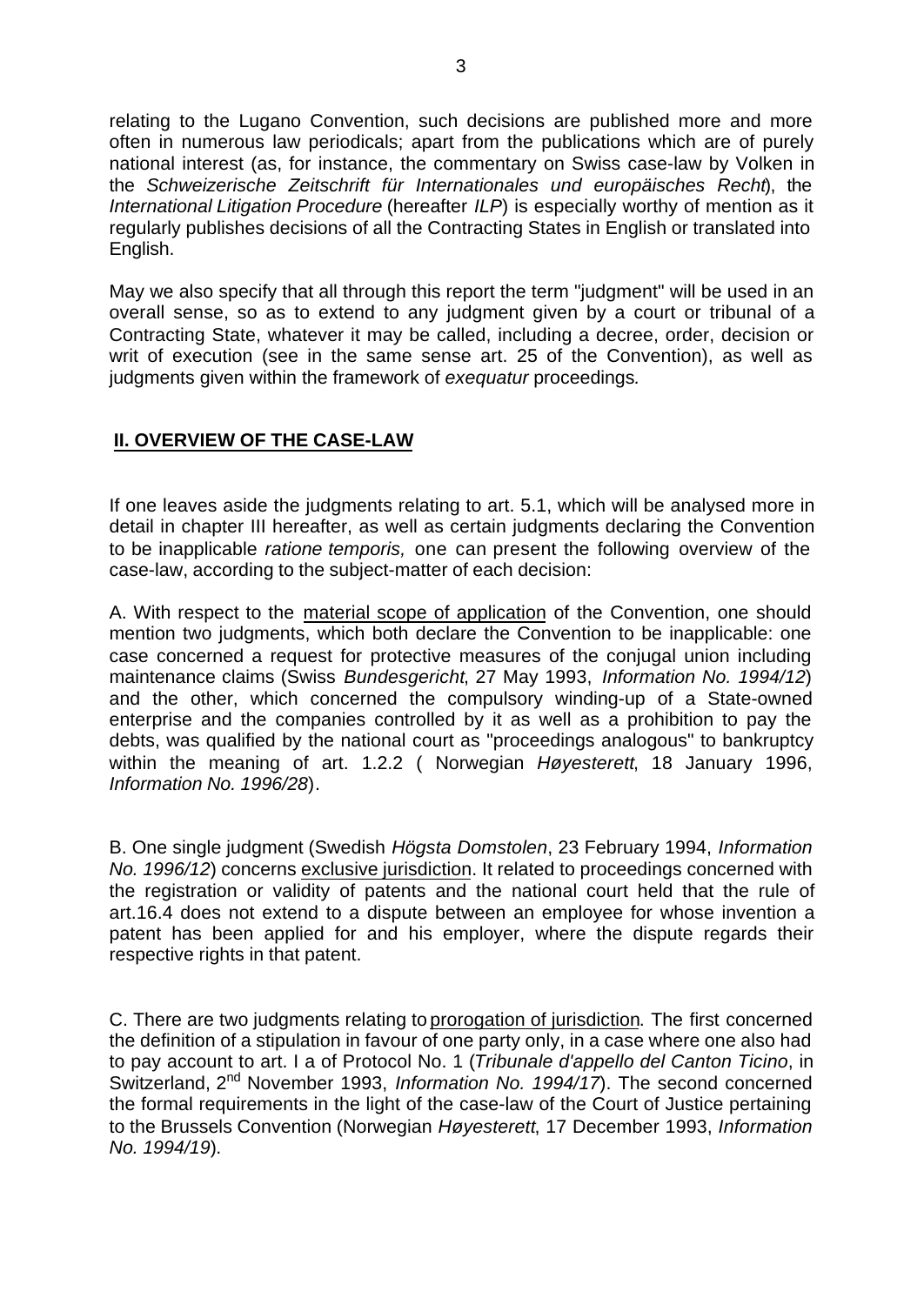D. As for the alternative criteria of jurisdiction, if one leaves aside the judgments falling within the ambit of art. 5.1, which will be dealt with in the following chapter, one can, strangely enough, only find two single judgments, which were both delivered by the Supreme Court of Norway (Norwegian *Hoyesterett*, 31 May 1994, *Information No. 1995/20,* above-mentioned in chapter I, and 6 June 1996, *Information No. 1997/36)\* .* They concern matters relating to tort, which are governed by art. 5.3; however the Court decided the cases in application of national law, because the Lugano Convention was inapplicable *ratione temporis.* One should nevertheless note that both decisions concern disputes relating to cross-frontier defamation and that the most recent one expressly mentions the ECJ judgment of 7.3.1995 in the C-68/93 Shevill/Press Alliance case.

E. With respect to the special jurisdiction foreseen in art. 6, the only judgments which will be mentioned are those relating to point 1 and concerning a plurality of defendants. There are three of them, two of which in particular stand out. One is an English judgment which refuses to apply the forum non conveniens theory with respect to the co-defendant domiciled in another Contracting State (*High Court*, 26 March 1992, *Information No. 1993/42)* and the other is a Norwegian decision. In the latter case the court had to examine whether the fact that the dispute between the plaintiff and the other co-defendant had later been settled out of court, without that circumstance having led the Norwegian court to renounce exercising its jurisdiction, could arouse the suspicion that art. 6.1 had merely been invoked in order to prevent the foreign defendant from being sued before the courts of his domicile (*Høyesteretts kjaeremålsutvalg*, 23 February 1996, *Information No. 1997/21*). The third judgment, given by the same Norwegian court, does not seem to be of great interest (*Høyesteretts kjaeremålsutvalg,* 17 August 1995, *Information No. 1996/26).* One may also recall that amongst the judgments declaring the Convention to be inapplicable *ratione temporis* one again comes across a Norwegian decision concerning a plurality of defendants (*Høyesterett*, 20 January 1993, *Information No. 1993/43*, mentioned previously in chapter I).

F. There are two judgments on the interpretation of article 21 relating to lis pendens; both concern the determination of the court "first seised" and in that matter they seem to follow the case-law of the Community (English *High Court,* 14 October 1993, *Information No. 1995/15*, and Swiss *Bundesgericht*, 26 September 1997, *Information No. 1998/13*).

G. Two judgments relate to provisional measures. Of those two, one is English and concerns the jurisdiction of the courts of a Contracting State to order the defendant, who is domiciled in that State, but is sued in another, to refrain from disposing of his assets and to disclose their localisation in the whole world (*Court of Appeal,* 11 June 1997, *Information No. 1998/34*). The other concerns the enforcement of a judicial sequestration order in another contracting State ( Swedish *Högsta Domstolen*, 12 September 1995, *Information No*. *1996/27*).

j \* The authors thank Ms Løvold of the Norwegian delegation for her comments on these decisions*.*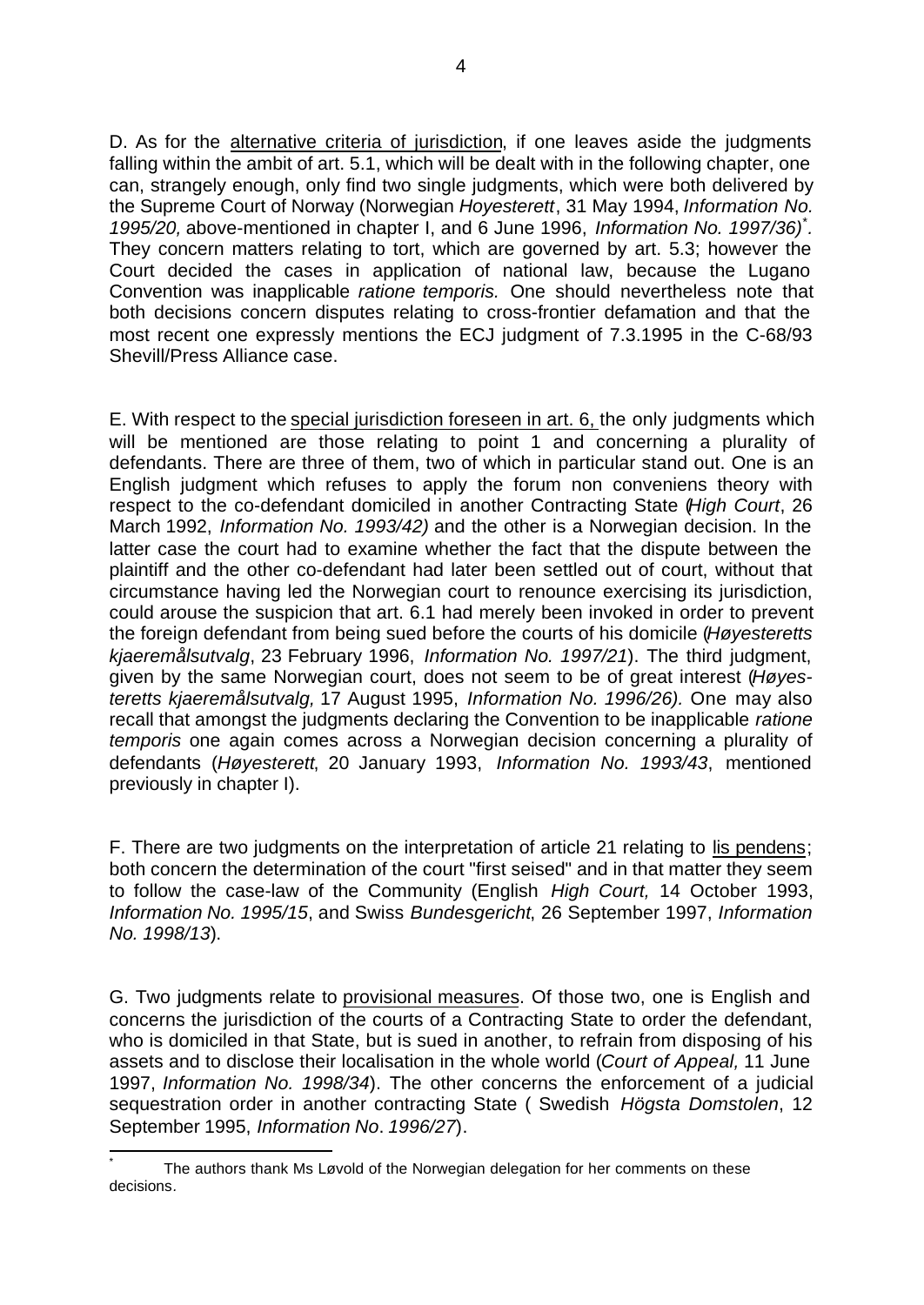H. Of the three judgments concerning the grounds for refusing recognition and enforcement, two relate to cases in which the defendant was in default of appearance in the country of origin. However, only the first, which related to a payment order, directly concerned the refusal ground *ad hoc*, i.e. art. 27.2, which is moreover the provision of art. 27 most often invoked in practice (Swiss *Bundesgericht,* 12 June 1997, *Information No. 1998/15*). In the other, which concerned an order to pay costs issued to a person who was unaware of the proceedings, the ground invoked was that of public policy foreseen in art. 27.1 (Norwegian *Høyesteretts* kjaeremålsutvalg, 29 March 1996, *Information No. 1997/28*). The third does not seem to be of any particular interest (Norwegian *Høyesteretts* k*jaeremålsutvalg*, 7 March 1996, *Information No. 1997/26*.).

I. In matters relating to the enforcement procedure (art. 31 et seq. of the Convention) one can find one single judgment. It refers to the effects of the judgment in the State in which enforcement is sought and thereby takes into account the limitations resulting from the application of the law of the State of execution proper (Swedish *Högsta Domstolen*, 12 September 1995, *Information No. 1996/2*, mentioned previously under G).

K. The still recent entry into force of the Convention gave rise to two – previously mentioned - judgments on the application of the transitional provisions of art. 54.2. The judgment of the *Tribunale d'appello del Canton Ticino (*2 November 1993*, Information No. 1994/17*, previously mentioned under C) ruled that enforcement was to be authorized in accordance with the Convention once the jurisdiction of the court of the State of origin had been examined. In the other case, the Swiss *Bundesgericht* (12 June 1997, *Information No. 1998/15*, previously mentioned under H), after having held that the court of the State where enforcement was sought was bound by the findings of fact on which the court in the State of origin had based its jurisdiction, refused to recognize or enforce the foreign judgment on the ground that it neither contained any findings of fact nor stated the grounds on which it rests.

# **III. CASE-LAW RELATING IN PARTICULAR TO ART. 5.1**

The fascicles brought out by the services of the Court of Justice contain five judgments concerning art. 5.1, i.e., in chronological order:

- Swiss *Bundesgericht*, 18 January 1996, *Information No. 1997/18*
- Swiss *Bundesgericht*, 21 February 1996, *Information No. 1998/14*
- Norwegian *Høyesteretts kjaeremålsutvalg*, 10 May 1996, *Information No. 1997/33*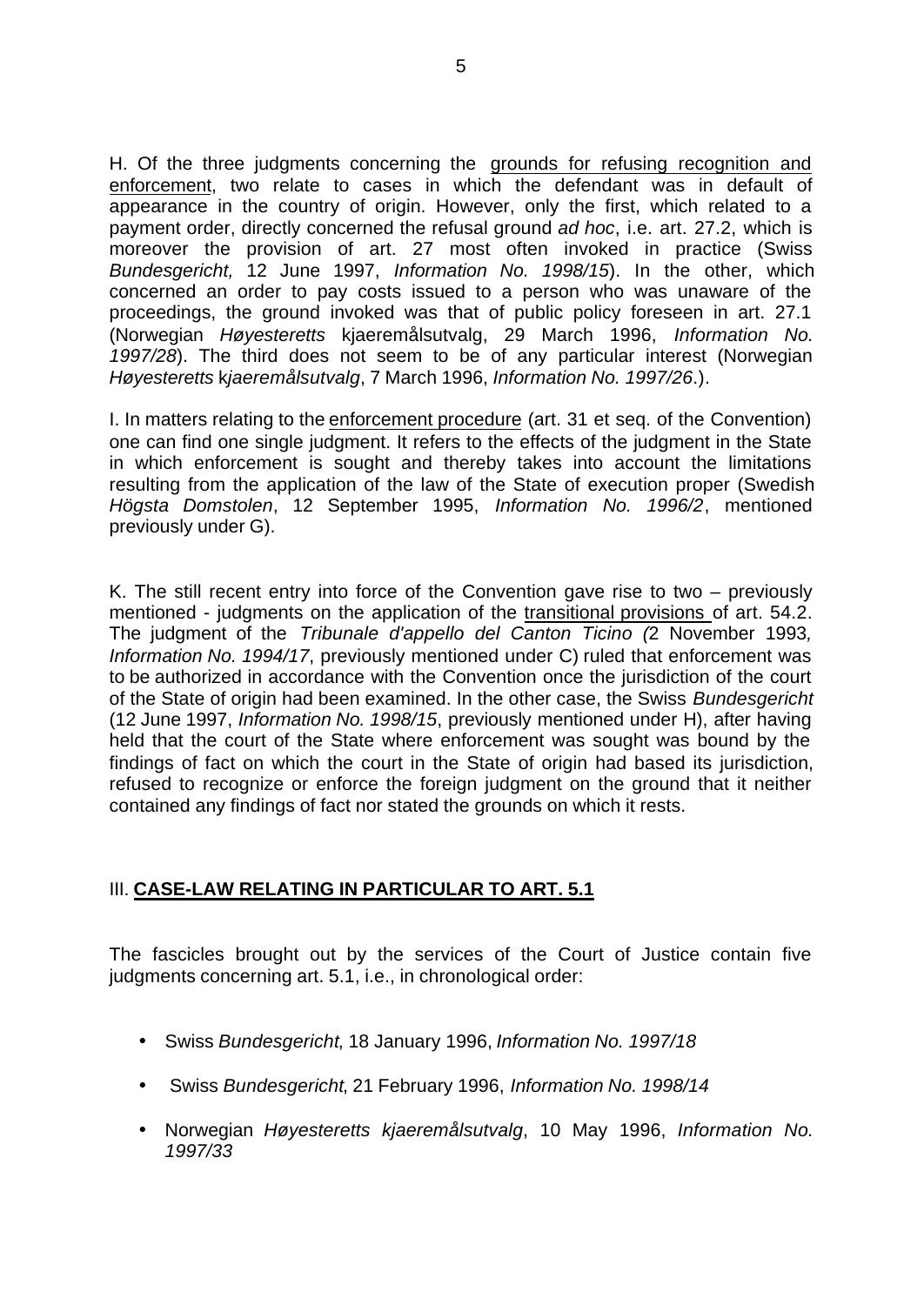- Swedish *Högsta Domstolen*, 13 June 1997, *Information No. 1997/45*
- English *Court of Appeal*, 13 July 1997, *Information No. 1998/33*

However, so as to allow the national delegations to get a broader overview of the case-law relating to art. 5.1, we thought that it would be appropriate to extend our analysis to other judgments of Supreme courts given during the same period as the five above-mentioned judgments, i.e. during the judicial years 1995/1996 and 1996/1997; there are two (2) of them:

- Swiss *Bundesgericht,* 23 August 1996
- Norwegian *Høyesterett,* 15 May 1997.

The most recent judgments, in particular the Austrian ones which were published in the *Zeitschrift für Rechtsvergleichung, Internationales Privatrecht und Europarecht* (*Oberster Gerichtshof,* 9.9.1997, 1998.163, 10.9.1998, 1999.23 [sum.], 1999.23 [sum.] and 1999.24 [sum.], 28.10.1997, 1998.167 and 1999.35 [sum.], 27.1.1998, 1997.157, 25.2.1998, *Juristische Blätter* 1998.518, 12.8.1998, 1999.22 – see also Norwegian *Høyesterett*, 27.1.1998, *ILP* 1998.550 [sum.], and Swiss *Bundesgericht*, 9.3.1998, *Coll*., vol.124 III, p. 188) can be included in the next report, assuming, of course, that the Standing Committee decides to pursue its examination of national case-law by drawing up reports.

Thus the present report only mentions the seven (7) above-mentioned judgments, which were given during the judicial years 1995/1996 and 1996/1997.

We will successively examine the contents of each of those judments and its conformity with the case-law concerning the Brussels Convention (for the judgment under [b] we will add some subtitles because it presents certain special features).

## **(a) Swiss** *Bundesgerich***t***,* **18 January 1996***, Information No. 1997/18, T/C* **[ILP 1998.77]**

The corporation S., with its registered office in Switzerland, sold to the Italian company T. an exhaust gas cleaning unit which it installed on the spot. Afterwards the company T. claimed that the system was deficient and rescinded the contract. The corporation S. brought an action in Zurich against the Italian company T. for payment of the purchase price; the company T. raised the plea of lack of international jurisdiction. The parties disagreed on the question whether an agreement conferring jurisdiction incorporated in their contract was valid. However, the Federal Court first examined whether the courts of Zurich had jurisdiction within the meaning of art. 5.1, a question to which it gave an affirmative answer. It then found that, whereas one should resort to an autonomous interpretation of the concept of "matters relating to a contract", the place of performance should be governed by the law applicable to the contract or the obligation. In the case of entirely bilateral contracts it further held that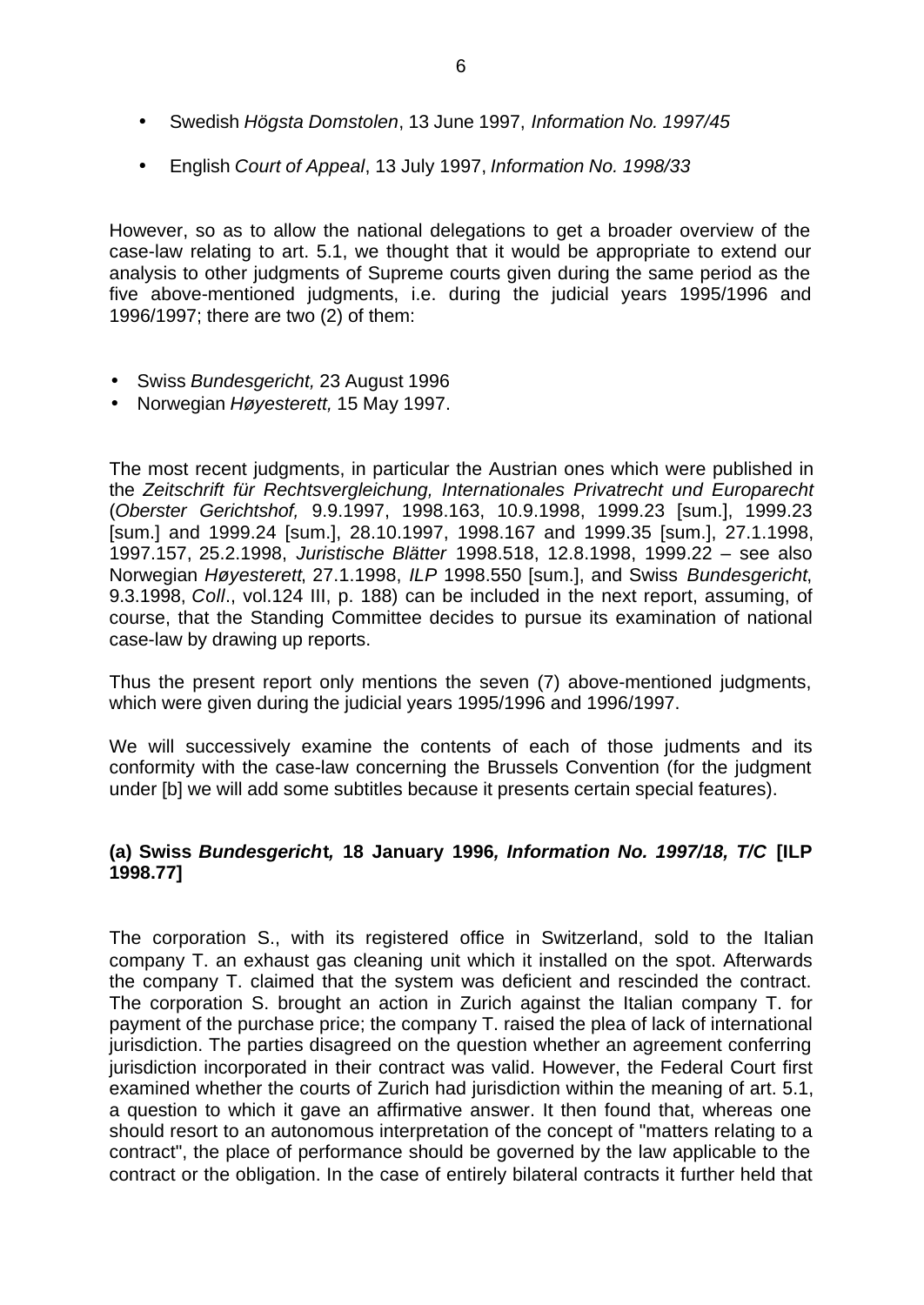according to the rule of jurisdiction foreseen by art. 5.1 there was a different place of performance for each obligation, the object of the dispute being in the present instance the claim relating to the purchase price. The Federal Court applies the substantive rules of the Vienna Convention on contracts for the international sale of goods "as the applicable law". By interpreting art. 57 and 58 of that Convention, it comes to the conclusion that in the present case one is not dealing with a transaction where each obligation is conditional on the counter-performance, because at no time of the performance of the contract did the partial obligation of one of the parties have to be performed at the same time as that of the other. It follows that it is not letter [b] but letter [a] of article 57.1 of the Vienna Convention, which is applicable and that according to that last provision the purchase price should be paid at the place where the seller and plaintiff is established, which means that Zurich would have jurisdiction.

In its judgment of 4.3.1982 in the Peters/ZNAV case (34/82) the Court of Justice (hereafter ECJ in this chapter III) had already ruled that the concept of "matters relating to a contract" should be interpreted autonomously, an interpretation which it for instance confirmed in its judgment of 8.3.1988 in the Arcado/Haviland case (9/87) and in that of 17.6.1992 in the Handte/TMCS case (C-26/91). But it was in its judgment of 6.10.1976 in the Tessili/Dunlop case (12/76) that the ECJ ruled that the place of performance was to be determined by the law applicable to the contract or the obligation. Furthermore, in its judgment of 6.10.1976 in the De Bloss/Bouyer case (14/76) the ECJ held that, within the framework of a bilateral contract, there can be a different jurisdiction for the disputes relating to the main obligation of each party. Finally, in its judgment of 29.6.1994 in the Custom Made/Stawa Metallbau case (C-288/92), the ECJ decided that the place of performance can also be determined by the *lex causae*, even if the latter is a uniform law, as for instance the Hague Convention on the law applicable to the international sale of goods in the case adjudged by the ECJ and the Vienna Convention on contracts for the international sale of goods, which replaced the Hague Convention, in the case adjudged by the Federal Court.

One can therefore state that in the present judgment the Federal Court resorted to the same concept of jurisdiction in contractual matters as that which was held applicable in the case-law of the ECJ.

### **b) Swiss** *Bundesgerich***t, 21 February 1996,** *Information No. 1998/14***, B/K**

### 1.The judgment

In 1993, Ms K. sued Mr B (domiciled in Rome or London) in Zurich. She brought an action against the defendant for the repayment of two loans. The defendant contested both the existence of the loans and the territorial jurisdiction of the court in Zurich. The question was whether, within the meaning of art. 5.1 of the Lugano Convention, the place of performance was in Zurich.

The Federal Court was of the opinion that the place of performance of the obligation to repay the loans may also be determined by an agreement between the parties provided that such an agreement is valid under the applicable *lex causae*. In such a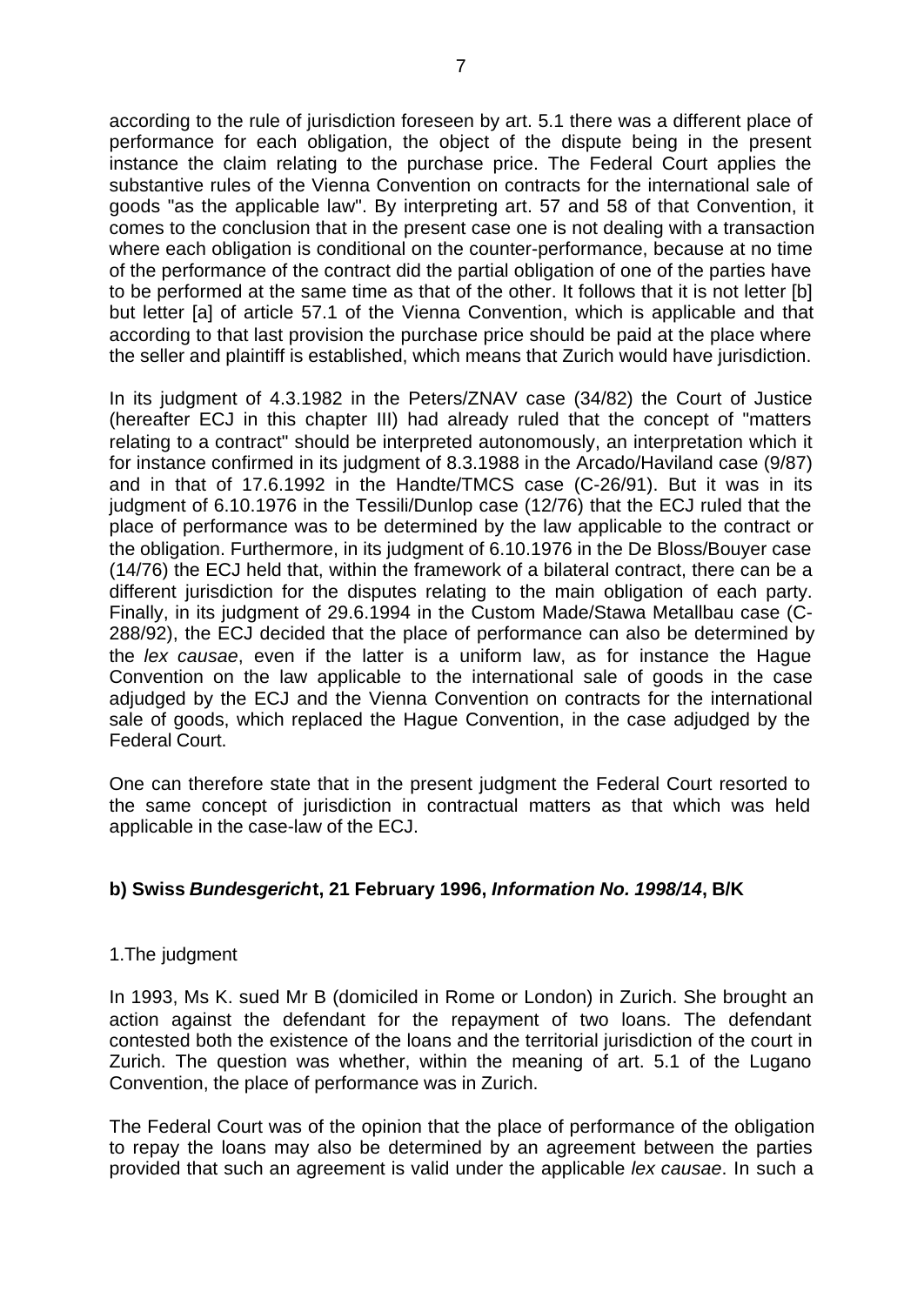case, in principle, the agreement need not be entered into in one of the forms required by art. 17. However, the agreement must relate to the actual place of performance; this requirement aims at avoiding that the rules of form contained in art. 17 be circumvented.

On the other hand, with respect to the application of art. 5.1 and the procedure aiming at identifying the place of performance in dispute between the parties, the Federal Court distinguishes according to whether or not the factual allegations of the plaintiff also have a bearing on the judgment as to substance.

In the former situation, an hypothesis which was not that of the case adjudged by the Federal Court, the court would be empowered to determine its jurisdiction merely by relying on the contents of the claim and to postpone examining any contrary allegations of the defendant till the case was examined on the merits. That principle, which – let us repeat it – is only applicable if the contested claim is relevant both with respect to the examination as to jurisdiction under the Lugano Convention and as to the substance of the claim, aims at protecting the defendant: since the latter must reply to decisive allegations both with respect to jurisdiction and to the substance of the claim, he must afterwards be in a position to oppose a second claim which would be substantively identical to the first by raising the plea of *res judicata*.

If, on the other hand, the existence of an agreement concerning the place of performance – claimed by the plaintiff, but contested by the opposite party – is only relevant with respect to the determination of jurisdiction but has no bearing on the claim as to its substance, the court cannot simply leave it to the allegations of the plaintiff on that point, should the defendant contest them; the plaintiff must, on the contrary, if necessary, submit evidence on that point. In the present case, the claim for repayment of the loans in dispute could be adjudged on the merits without it being necessary to decide whether the place of performance of the obligation was in Zurich or not. Thus the case was remanded to the cantonal court so that the latter require the submission of proofs on the agreement relating to the place of performance according to art. 5.1 of the Lugano Convention.

### *2. Observance of the case-law relating to the Brussels Convention*

In its judgment of 17.1.1980 in the Zelger/Salinitri case (56/79), the ECJ is of the opinion that jurisdiction within the meaning of art. 5.1 can be based on an agreement determining the place of performance, even if no particular form was chosen, it being understood that the form requirements foreseen in art. 17 need in principle not be observed. The ECJ based its interpretation on the difference between the teleological and the systematic conception of art. 5.1 and that of art. 17: whereas the forum foreseen in art. 17 is based on an agreement between the parties relating directly to jurisdiction, it is the proximity of the forum to the object of the dispute which is considered decisive in the case of art. 5.1. That is sound and coherent reasoning even if Advocate general Capotorti (and later on various authors) perceived the danger that art. 17 could thus be circumvented. By denying that a purely fictive agreement on the place of performance may have any power to confer jurisdiction within the meaning of art. 5.1 the Federal Court not only takes into consideration that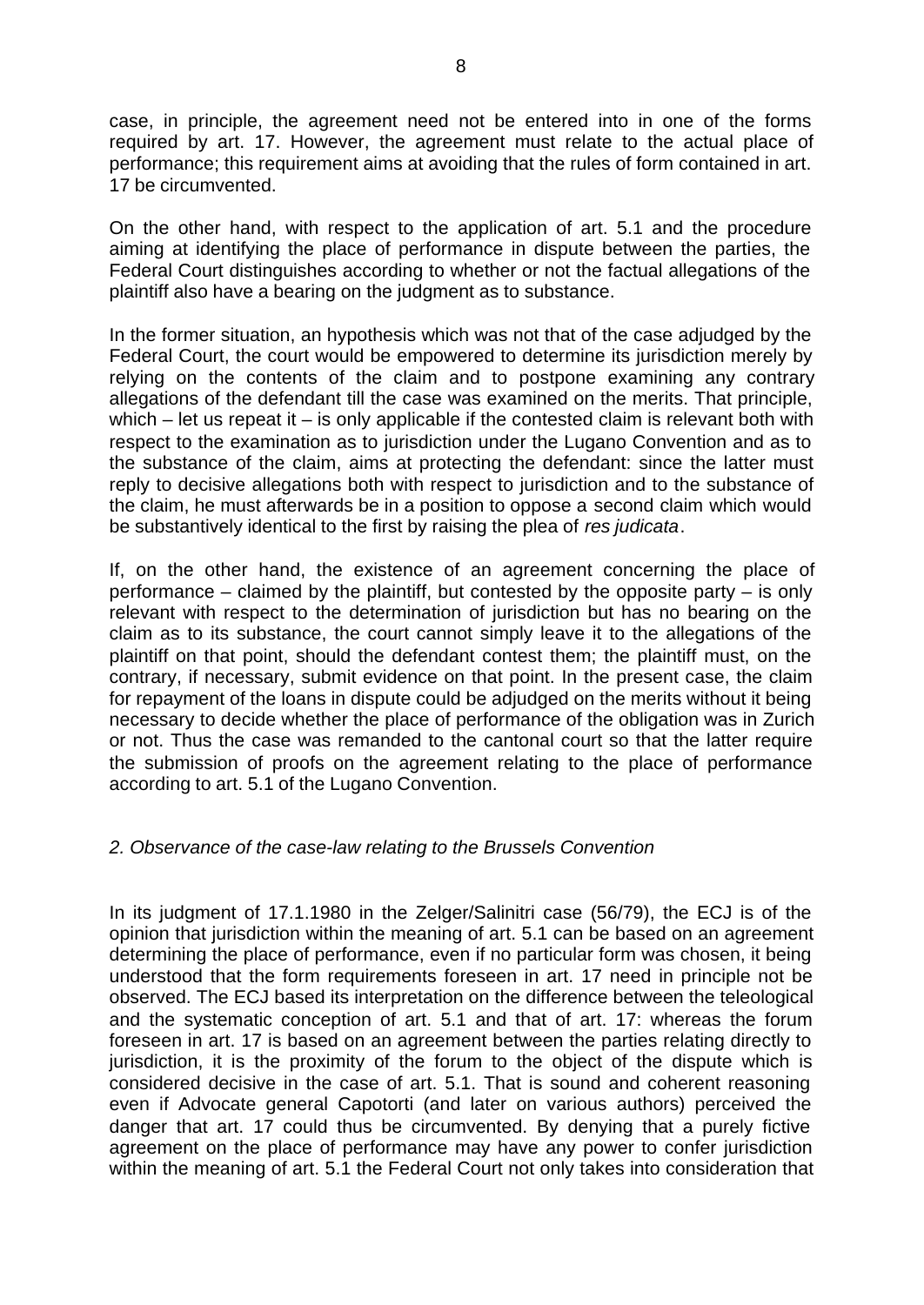preoccupation, but it also in a way anticipates the judgment that the ECJ was to deliver one year later in the MSG/Gravières Rhénanes case (21.2.1997, C – 106/95). Indeed, according to that judgment an "agreement on the place of performance, which is designed....solely to establish that the courts for a particular place have jurisdiction" (tenor, point 2), cannot confer jurisdiction.

#### *3. New development of the case-law relating to the Conventions*

The opinion according to which "one need not proceed to a formal initial analysis" of the allegations of the plaintiff, such as described in the fourth above-mentioned paragraph of our presentation of the Bundesgericht's judgment, is shared by some German and Swiss authors (see Kropholler, Europäisches Zivilprozessrecht, Heidelberg  $1998.6<sup>th</sup>$  ed., art. 19, note 5).

In its above-mentioned judgment in the Peters/ZNAV case, the ECJ simply found that the national courts could determine their own jurisdiction in accordance with art. 5.1. without being obliged to examine the case as to its merits (point 17). The above judgment of the Federal Court seems to tackle this problem in a more sophisticated manner, insofar as it distinguishes according to the consequences that the allegations relating to jurisdiction could have on the merits. Such an approach could be generalized and its scope could perhaps be extended beyond the case foreseen in art. 5.1.

One may however note that the rules of the Convention concerning "examination as to jurisdiction and admissibility" (see in particular art. 19) seem to be interpreted in the sense that, if the allegations of the plaintiff are only relevant with respect to the determination of jurisdiction, the court seised cannot be obliged to rely solely on them. Furthermore, the conventions do not allow one to draw the conclusion that there is a real duty to ordain the submission of proofs, where the facts generating jurisdiction are contested, such a duty resulting - possibly, as in the present case from national law.

#### **c) Norwegian** *Høyesterettskjaeremålsutvalg, 10 May 1996, Information No. 1997/33 Deutsche Bank* **[ILP 1997.8, sum.]**

The analysis of this judgment is based on the English summary prepared by the Norwegian authority entrusted with the exchange of information, as well as on an officious French translation kindly communicated by the services of the Committee, the Norwegian language not being known to the authors of the present report.

The case concerned an action brought in Norway by virtue of art. 5.1, the application of the said provision having in this instance been contested by the defendant on the ground that the claim in dispute was not of a contractual, but of a delictual nature. The Norwegian court seised with the claim seems to have held, that in order to declare itself competent, it should be in possession of sufficiently clear indications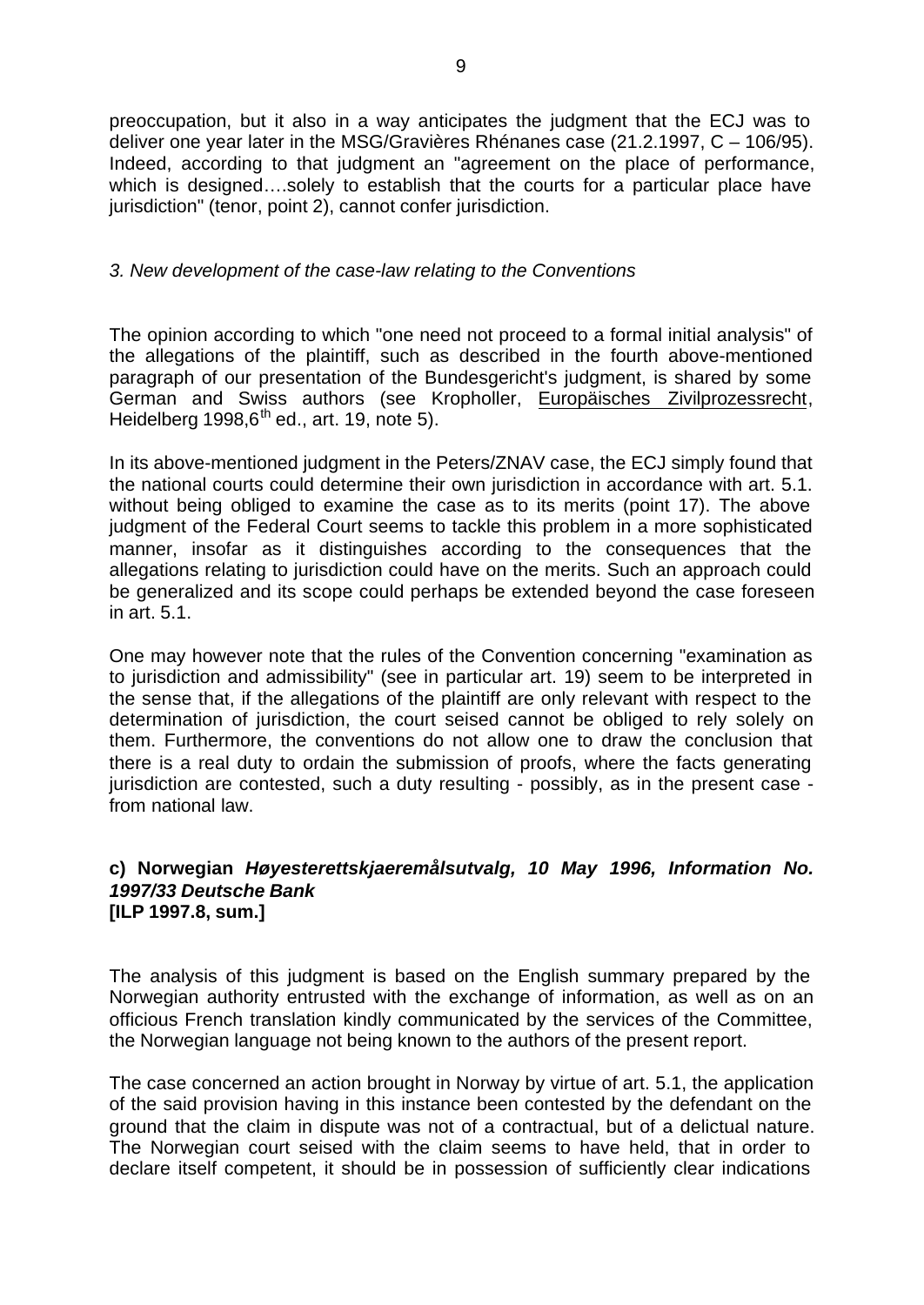("relatively clear indications" according to the terms of the summary drawn up by the national authority) of a contractual relationship and that, besides, it was for the plaintiff to give these indications. Such an interpretative approach of art. 5.1 seems to us to harmonize perfectly with the case-law of the ECJ relating to Effer/Kantner (4.3.1982, 38/81), to which the national judgment moreover refers.

### **d) Swiss** *Bundesgericht***, 13 August 1996, K/Ms P and F**

Ms P. and F., domiciled in Geneva, brought an action against K. domiciled in London, for the payment of a sum of money due for a brokerage commission. The defendant argued that the cantonal court had transgressed art. 5.1 of the Lugano Convention by not examining sufficiently whether the case in dispute fell within the concept of "matters relating to a contract " or not, especially as the existence, respectively the validity of the contract were in dispute. Such an examination, it was contended, would have led to the conclusion that the said provision was not applicable.

The Federal Court was of the opinion that the concept of "matters relating to a contract" is an autonomous notion which is not to be interpreted by reference to the national law of a State. It includes disputes relating to the existence or validity of a contract, failing which the defendant would have only to claim that the contract does not exist or is not valid, in order to evade the jurisdiction established by art. 5.1. The Federal Court adds that the obligation to be taken into consideration is neither any one of the obligations resulting from the contract, nor the characteristic obligation, but the obligation on which the action is based. Furthermore, the place where the obligation has been or must be performed should be determined according to the law governing the obligation in dispute according to the conflict rules of the forum. The special jurisdiction would then derive from the place of performance designated by that law. The Court concludes that the defendant could be sued in Switzerland, because, according to the applicable Swiss law, the payment must be made at the place where the creditor is domiciled at the time of the payment, unless otherwise stipulated. The Court also adds an argument based on art. 18, since the defendant had never contested the jurisdiction of the Genevese authorities.

In this judgment, the Federal Court also follows the above-mentioned case-law of the ECJ (see under judgment of the Swiss Bundesgericht of 18.I.1996, point III. a above): a special forum for each principal obligation in the case of entirely bilateral contracts and determination of the place of performance according to the law applicable to the contract, respectively to the obligation. Moreover, as results from the equally abovementioned judgment of the ECJ in the Effer/Kanter case, the concept of "matters relating to a contract " also includes the case where the very formation of the contract is litigious.

### **e) Norwegian Høyesterett, 15 May 1997, Annie Haug [***ILP* **1998.804]**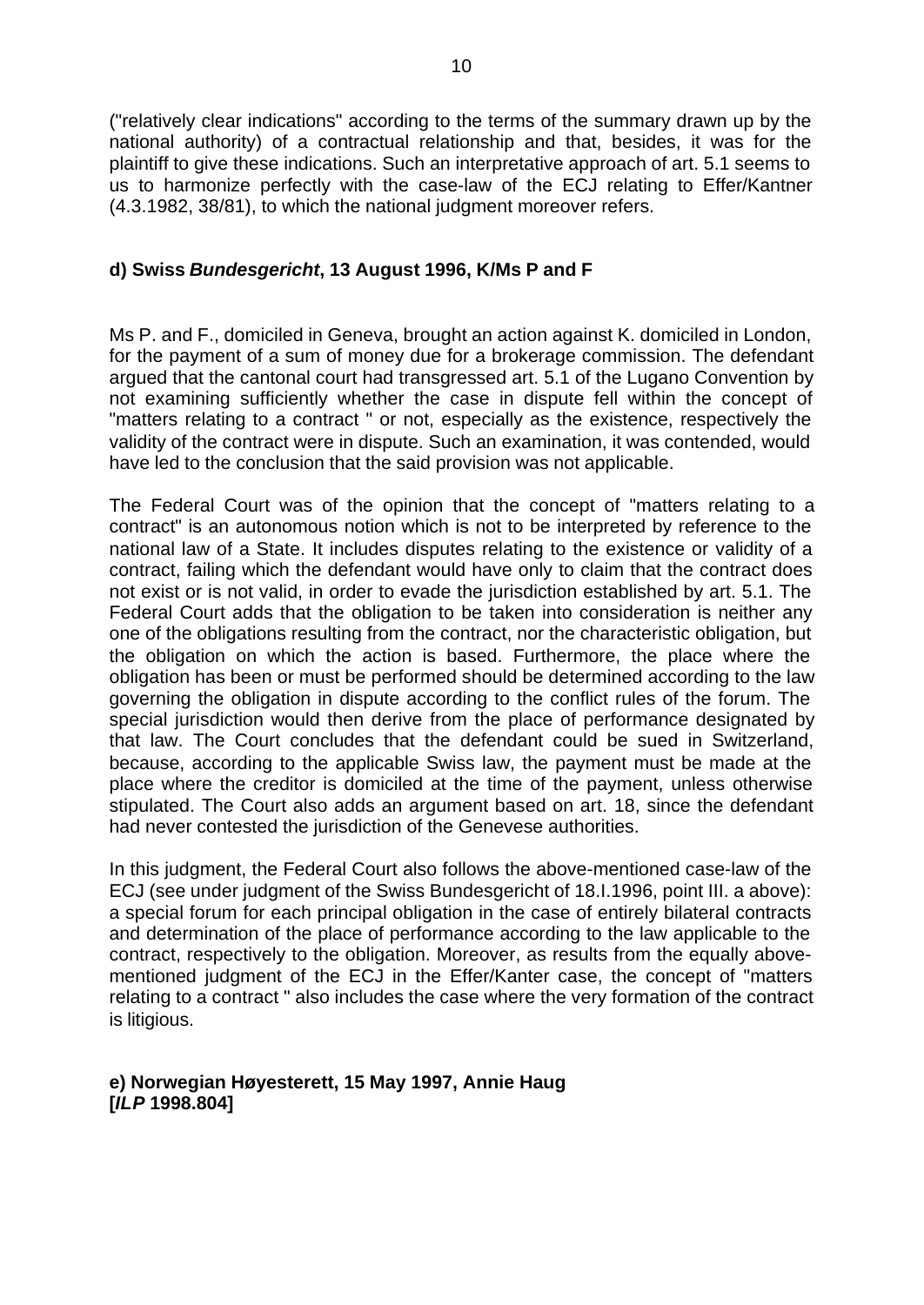The heirs of the recipient of a loan repayed it to the creditor and then turned against the guarantors. The latter were domiciled in Spain, but the action was brought in Norway, place were the loan was repayed. The defendants objected that the Norwegian courts lacked jurisdiction, on the ground that the dispute was not of a contractual nature and that, in any case, art. 5.1 was only applicable in commercial matters. The court of first instance accepted the plea of lack of jurisdiction, but the Court of Appeal reversed the judgment and the Supreme Court confirmed the appeal judgment.

As for the objection that the dispute was not of a contractual nature, the Supreme Court held itself to be bound by the findings of the Court of Appeal, the latter having concluded that the dispute was of a contractual nature, and, therefore, that art. 5.1 was applicable. In consequence, the Supreme Court directly expressed an opinion only on the other aspect relating to lack of jurisdiction, i.e. the inapplicability of art. 5.1 to disputes of a non-commercial nature, an objection which it refutes, by stating that such a limitation by no means results from the text of art. 5.1.

As to that last point, the judgment of the Supreme Court seems to be in harmony with the case-law of the ECJ, which never limited the applicability of art. 5.1 to disputes of a commercial nature (see the above-mentioned judgment in the Peters/ZNAV case, as well as the judgment of 15.1.1987 in the Shenavai/Kreischer case 266/85); the same applies in regard to academic teaching (Jenard Report, p. 23; Donzallaz, La Convention de Lugano, Berne, Staempfli, III/1998, No. 4442-4443) and, to our knowledge, to national case-law (Italian Corte di Cassazione, 1.10.1980, Rep. I-5.1.2-B32).

However, with respect to the contractual nature of the dispute, one can reasonably wonder whether and to what extent the interpretation given in the present instance is in accordance with the above-mentioned Handte/TMCS case of the ECJ. Of course, the *Høyesterett* did not directly examine whether the litigious obligation was contractual or not, as it considered itself to be bound, under national law, by the findings of the Court of Appeal, whose reasoning is not known to us. But it seems to us, that, as in the Handte/TMCS case, there was in this instance "no obligation which had been freely assumed by one party towards the other" (point 15 of the Handte/TMCS case).

# **(f) Swedish** *Högsta Domstolen,* **13 June 1997, Information No. 1998/45, Probo Ab\***

Like the judgment analysed under (c), the language of the judgment delivered on 13 June 1997 in the Probo Ab case by the Supreme Swedish Court is unknown to the drafters of the present report. In addition, no summary was established by the national authority entrusted with the exchange of information, the short analysis which follows having been rendered possible thanks to the help of the services of the European Commission in the form of an officious French translation of the relevant

 $\overline{1}$ \*

The authors thank Ms Renfors of the Swedish delegation for her comments on this decision.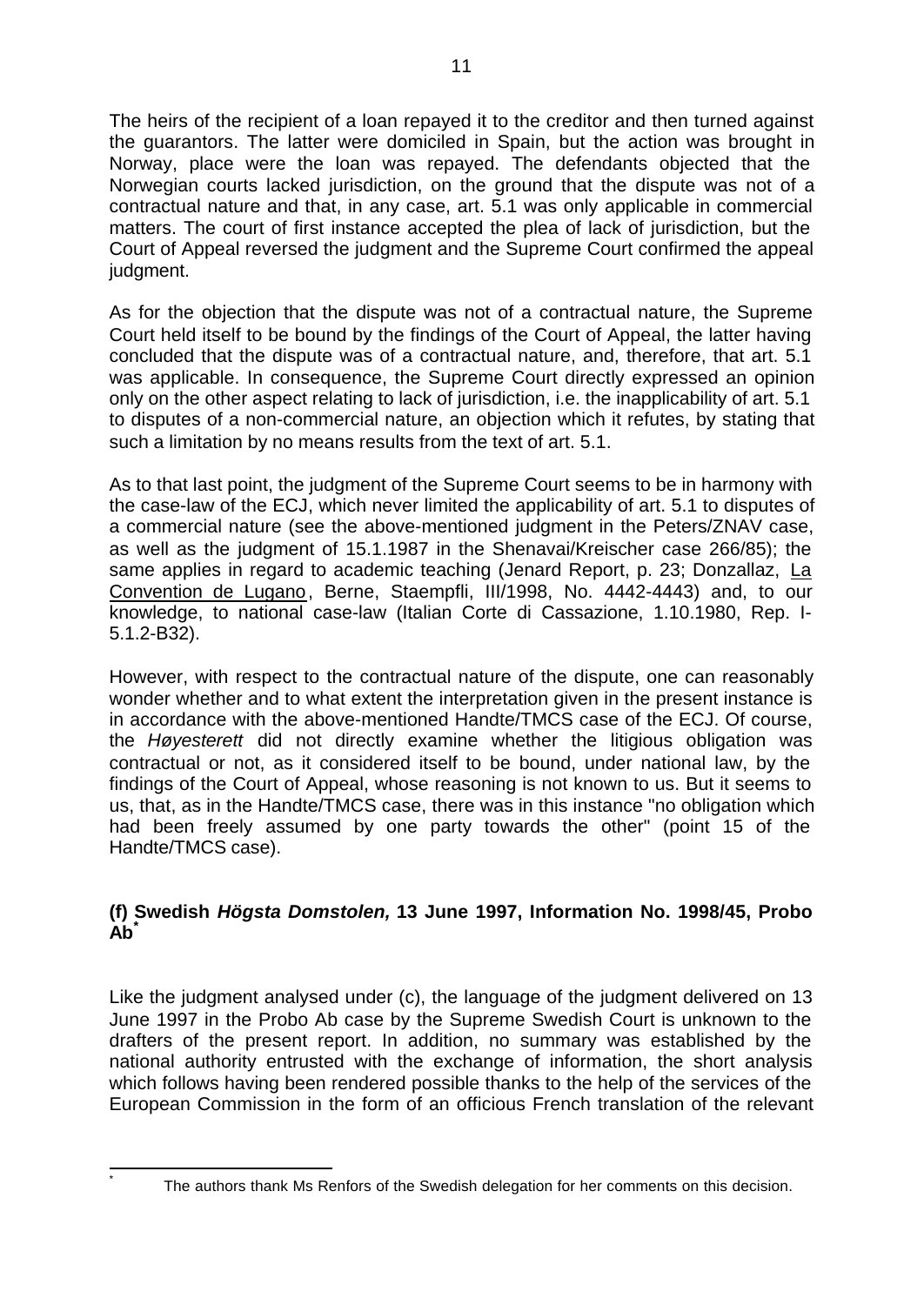judgment (let us also note that a very brief summary of that judgment appeared in English in the *Praxis des internationalen Privat- und Verfahrensrechts,* 1999, 54).

The proceedings opposed a creditor to a person who provided a guarantee for his debtor, the proceedings having been brought before the Swedish courts on the ground that the place of performance of the obligation resulting from the guarantee was to be performed in Sweden.

The first question which arose was whether such an action, based on a guarantee contract, fell within the scope of art. 5.1 or not. The national courts, which from the outset recall the principle of the autonomous interpretation of the concept of "matters relating to a contract", answer the above-mentioned question in the affirmative; this seems to us to be in accordance with the case-law and academic teaching relating to the Brussels Convention, even if we are not able to support our position by an *ad hoc* quotation, other than that of a judgment of the French Court of cassation of 3 March 1992 (*Information No. 1992/12*).

Moreover, with respect to the determination of the competent jurisdiction under art. 5.1*,* the Högsta Domstolen faithfully follows the interpretation consisting in taking into consideration the "litigious" obligation and determining its place of performance in accordance with the *lex causae*, identified by the conflict rules of the *forum*, even if it did not have to choose between Swedish and English law (the only two laws which could come into consideration), as in both cases the disputed obligation was to be performed at the domicile of the plaintiff, i.e. in Stockholm.

# **(g) English** *Court of Appeal***, 13 July 1997,** *Information No. 1998/33, Agnew* \*

The judgment dealt with a claim for annulment/rescission of a contract on the ground that the behaviour of the other party during the negotiations was in breach of good faith. It was a contract of reinsurance and the behaviour in bad faith consisted in "misrepresentation and non-disclosure of material facts".

The question was whether the dispute fell within the scope of art. 5.1 and, if so, which would be the competent court according to that provision.

Both the Court of first instance and the Court of Appeal answered the first part of the question in the affirmative and then held the English courts to have jurisdiction as the negotiations had taken place in England.

With respect to the applicability of art. 5.1, the Court of Appeal, whilst recognizing that the obligation to act in good faith has its origin in *equity* and that it has not, as such, a contractual character, based its conclusion on the observation that in any case the above-mentioned obligation would only have a practical meaning in relation to a particular contract. Moreover the fact that the action aimed at the annulment/rescission of the contract does not seem to have shed any doubt on the applicability of art. 5.1; insofar as the action was of a contractual nature, the Court of

j \* The authors thank Mr Van der Velden of the Dutch delegation for his comments on this decision.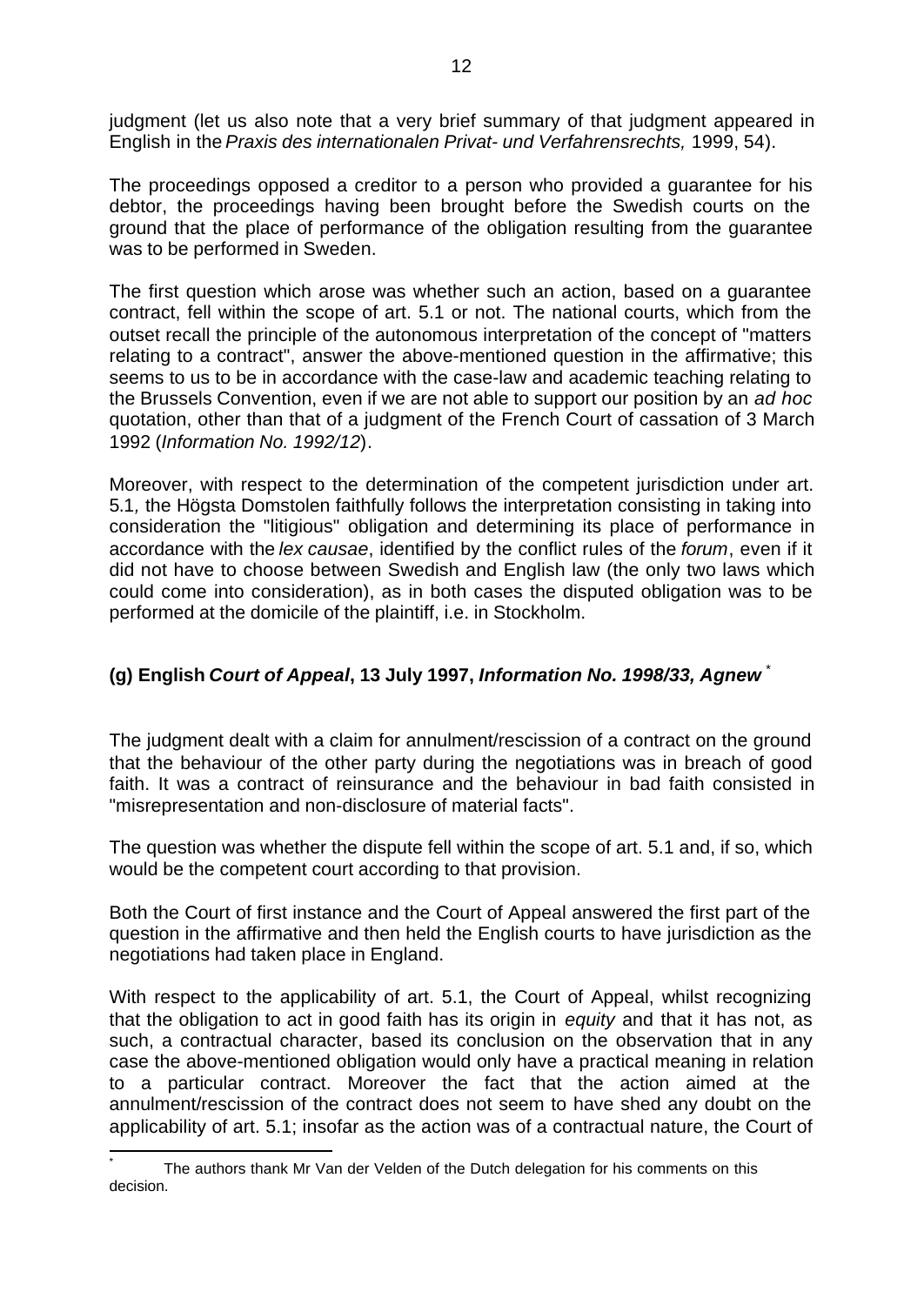Appeal does not distinguish according to whether it aims at the performance of the contract or its validity/annulment.

On the other hand, with respect to the determination of the competent jurisdiction pursuant to art. 5.1, the reasoning of the Court of Appeal is essentially based on pragmatic considerations leading to the conclusion that, insofar as the action is based on an alleged breach of the principle of good faith during the negotiations, the court best placed to hear the case can only be the one of the place where the negotiations were held.

On the whole, this interpretation seems to us to be in accordance with the Brussels Convention, even if we are not in a position to support this allegation by precedents relating to national case-law or that of the Community. Only the second aspect of the question relating to the applicability of art. 5.1 seems to have been examined in the case-law of the Community, in particular, in the above-mentioned Effer/Kantner case; in that instance however the fact that the contract was void was only invoked incidentally, in a plea relating to lack of jurisdiction and not as the main issue in proceedings on the merits, as is the case here.

We can however make the following observations:

The decision of the Court of Appeal adopts the well-known principle of the Brussels Convention according to which art. 5 should be interpreted by reference to the objectives of the Convention and not to the concepts of the national laws, and is based, to a great extent, on the judgments of the ECJ relating to art. 5 (abovementioned judgments Bloos, Shenavai and Custom Made/Stawa Metallbau, as well as the judgment of 27.9.1988 in the Kalfelis/Schröder case). In other words, the Court of Appeal acts as if it had to interpret the Brussels Convention.

The interpretation given by the Court of Appeal on the applicability of art. 5.1 corresponds to that already advocated by the the prevailing academic opinion with regard to the Brussels Convention (Gaudemet-Tallon, Les Conventions de Bruxelles et de Lugano, Paris L.G.D.J., 1996, 2<sup>nd</sup> ed., p. 112, note 22), as well as to national case-law (Italian *Corte di Cassazione*, 17.2.1981, Cahiers de droit européen 1985.469, *Cour de cassation* française, 25.1.1983, *Revue critique de droit international privé* 1983.516). The same applies with respect to the *culpa in contrahendo* in particular (Donzallaz, op. cit., No. 4531-4534).

It can also be said of the obligation foreseen in view of applying art. 5.1, i.e. the obligation to act in good faith during the negotiations. The above-mentioned judgment of the French Cour de cassation is not sufficiently conclusive and could perhaps lend itself to two different interpretations, but the Italian judgment is much less ambiguous and closer to that of the English Court of Appeal. It concerned a contract that had been entered into orally in Italy but was to be formalized later on in Paris, which never happened; even if several obligations were to be performed in Italy, the Corte di Cassazione held the French courts to have jurisdiction, on the ground that for the purpose of applying art. 5.1, one had to take into account the obligation which had been transgressed and which justified the rescission of the contract (in the same sense Donzallaz, Nos 4611 and 4612, who quotes the abovementioned Italian judgment as well as Schlosser Kommentar, no. 9, ad art. 5).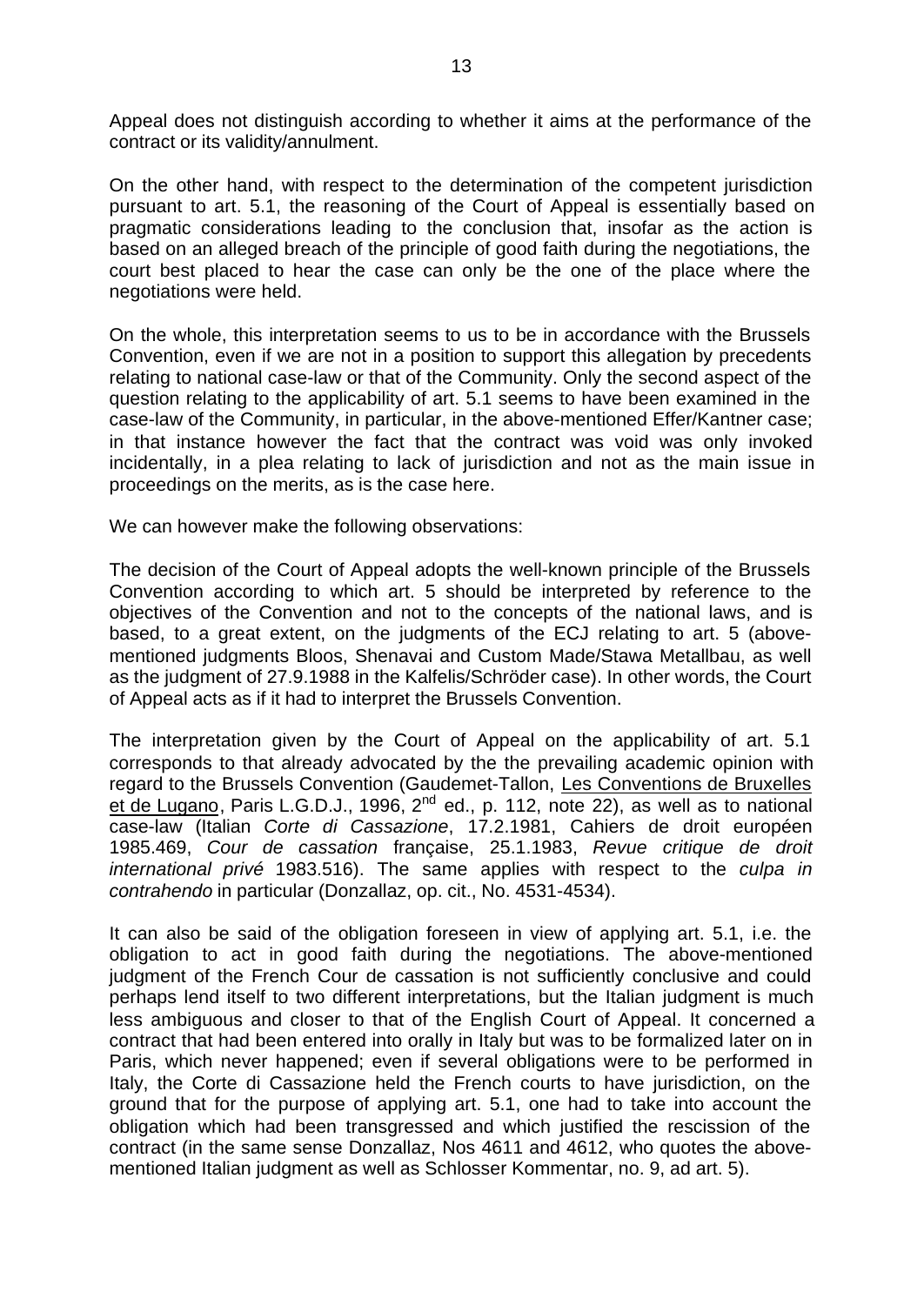*Last but not least*, the judgment commented on expressly mentions the need for a uniform interpretation of the Brussels and the Lugano Conventions in accordance with Protocol No. 2 of the Lugano Convention.

In conclusion, the judgment of the Court of Appeal seems to proceed on the assumption that both conventions are to be interpreted uniformly and offers new elements of interpretation of a question in relation to which the case-law concerning the Brussels Convention does not yet seem quite set.

## **IV. FINAL CONSIDERATIONS**

The foregoing analysis seems to point to the fact that the case-law on the Lugano Convention is developing in a similar manner to that relating to the Brussels Convention, whilst sometimes allowing greater clarification and a more in-depth research into the subject, as results for instance from the judgment of the Swiss *Bundesgericht* of 21 February 1996 and of the English *Court of Appeal* of 13 July 1997. Besides, even if a given decision should diverge somewhat from the case-law concerning the Brussels Convention, as appears to have happened in the case of the Norwegian *Høyesterett* of 15 May 1997, we are under the impression that those divergencies are not due to the specific nature of the Lugano Convention, but that they could well appear within the framework of the Brussels Convention itself.

However, these conclusions are only provisional and stated with some diffidence, insofar as our detailed analysis of the case-law refers solely to art. 5.1, the judgments concerning the other provisions of the Convention having only been examined in the "overview" of chapter II above. We therefore suggested to the Standing Committee to extend the analysis of the case-law undertaken in this report with respect to art. 5.1 alone to all the provisions of the Lugano Convention which have given rise to caselaw. In this way, one will on the one hand be able to verify to what extent our conclusions relating to art. 5.1 have a general impact, and, on the other hand, caselaw materials collected in application of Protocol No. 2 would have additional value, because they would be easier to use.

In our opinion the most appropriate method would be to draw up in a first stage a consolidated version of the report which would cover all the case-law materials currently available, i.e. from the 1st to the  $8<sup>th</sup>$  fascicle, and afterwards to foresee annual updatings, whenever new fascicles are published. To judge from our experience, we take the liberty of adding that such work would be very much facilitated by material support, aiming mainly at covering the expenses occasioned by some translations and/or secretarial work.

Furthermore, the authors of the report draw your attention to the fact that several judgments appearing in fascicles written in "unusual" languages are later translated in particular into English in order to be published, in their entirety or in a summarized form, in law reviews. The fascicles mention these translations if they are available at the time each fascicle is prepared, but several translations are only published later on. In our report, we were careful to mention these "new" translations, i.e. those